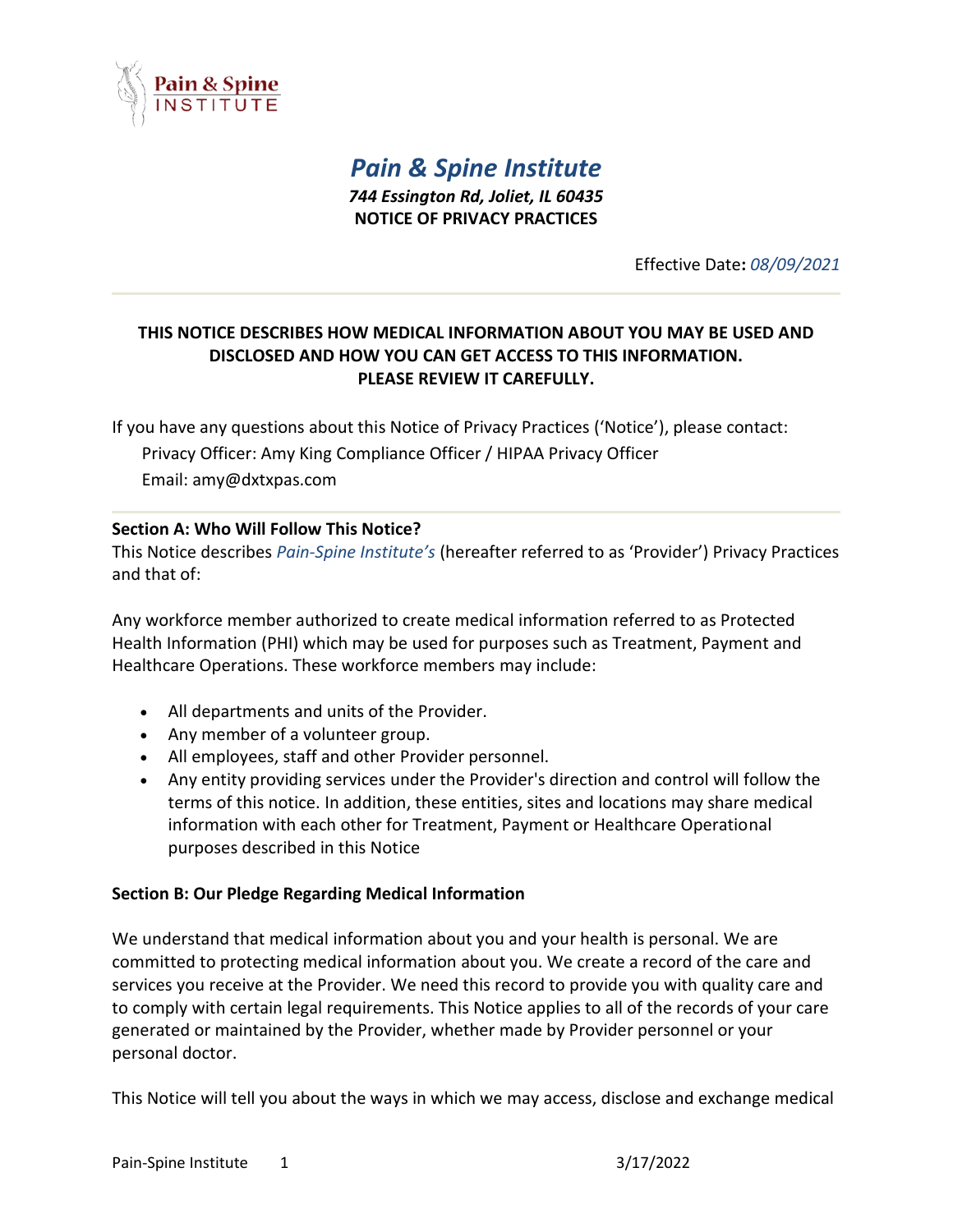

information about you. We also describe your rights and certain obligations we have regarding the use and disclosure of medical information.

We are required by law to:

- Make sure that medical information that identifies you is kept private;
- Make easily available to you this Notice of our legal duties and privacy practices with respect to medical information about you; and
- Follow the terms of the Notice that is currently in effect.

## **Section C: How We May Use and Disclose Medical Information About You**

The following categories describe different ways that we use and disclose medical information. For each category of uses or disclosures we will explain what we mean and try to give some examples. Not every use or disclosure in a category will be listed. However, all of the ways we are permitted to use and disclose information will fall within one of the categories.

- **Treatment.** We may use medical information about you to provide you with medical treatment or services. We may disclose medical information about you to doctors, nurses, technicians, health care students, or other Provider personnel who are involved in taking care of you at the Provider. For example, a doctor treating you for a broken leg may need to know if you have diabetes because diabetes may slow the healing process. In addition, the doctor may need to tell the dietitian if you have diabetes so that we can arrange for appropriate meals. Different departments of the Provider also may share medical information about you in order to coordinate the different things you need, such as prescriptions, lab work and x-rays. We also may disclose medical information about you to people outside the Provider who may be involved in your medical care after you leave the Provider, such as family members, clergy or others we use to provide services that are part of your care.
- **Payment.** We may use and disclose medical information about you so that the treatment and services you receive at the Provider may be billed to and payment may be collected from you, an insurance company or a third party. For example, we may need to give your health plan information about surgery you received at the Provider so your health plan will pay us or reimburse you for the surgery. We may also tell your health plan about a treatment you are going to receive to obtain prior approval or to determine whether your plan will cover the treatment.
- **Healthcare Operations.** We may use and disclose medical information about you for Provider operations. These uses and disclosures are necessary to run the Provider and make sure that all of our patients receive quality care. For example, we may use medical information to review our treatment and services and to evaluate the performance of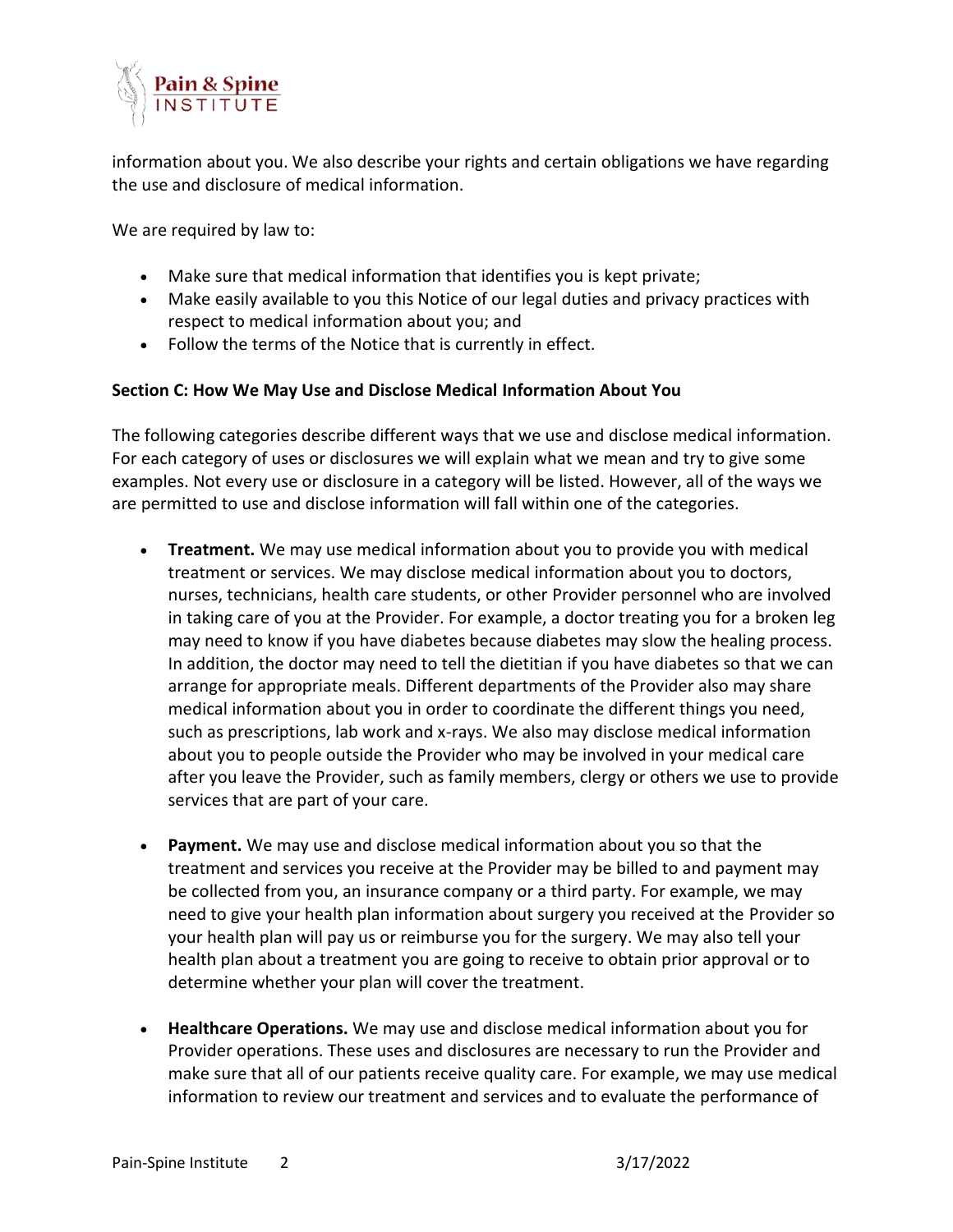

our staff in caring for you. We may also combine medical information about many Provider patients to decide what additional services the Provider should offer, what services are not needed, and whether certain new treatments are effective. We may also disclose information to doctors, nurses, technicians, health care students, and other Provider personnel for review and learning purposes. We may also combine the medical information we have with medical information from other Providers to compare how we are doing and see where we can make improvements in the care and services we offer. We may remove information that identifies you from this set of medical information so others may use it to study health care and health care delivery without learning a patient's identity.

- **Appointment Reminders.** We may use and disclose medical information to contact you as a reminder that you have an appointment for treatment or medical care at the Provider.
- **Treatment Alternatives.** We may use and disclose medical information to tell you about or recommend possible treatment options or alternatives that may be of interest to you.
- **Health & Related Benefits and Services.** We may use and disclose medical information to tell you about health & related benefits or services that may be of interest to you.
- **Emergencies.** We may use or disclose your medical information if you need emergency treatment or if we are required by law to treat you but are unable to obtain your consent. If this happens, we will try to obtain your consent as soon as we reasonably can after we treat you.
- **Communication Barriers.** We may use and disclose your health information if we are unable to obtain your consent because of substantial communication barriers, and we believe you would want us to treat you if we could communicate with you.
- **Facility Directory.** We may include certain limited information about you in the Facility Directory while you are a patient of the Provider. This information may include your name, location in the Provider, your general condition (e.g., fair, stable, etc.) and your religious affiliation. The Provider Directory information, except for your religious affiliation, may also be released to people who ask for you by name. Your religious affiliation may be given to a member of the clergy, such as a priest or rabbi, even if they do not ask for you by name. This is so your family, friends and clergy can visit you in the Provider and generally know how you are doing.
- **Individuals Involved in Your Care or Payment for Your Care.** We may release medical information about you to a friend or family member who is involved in your medical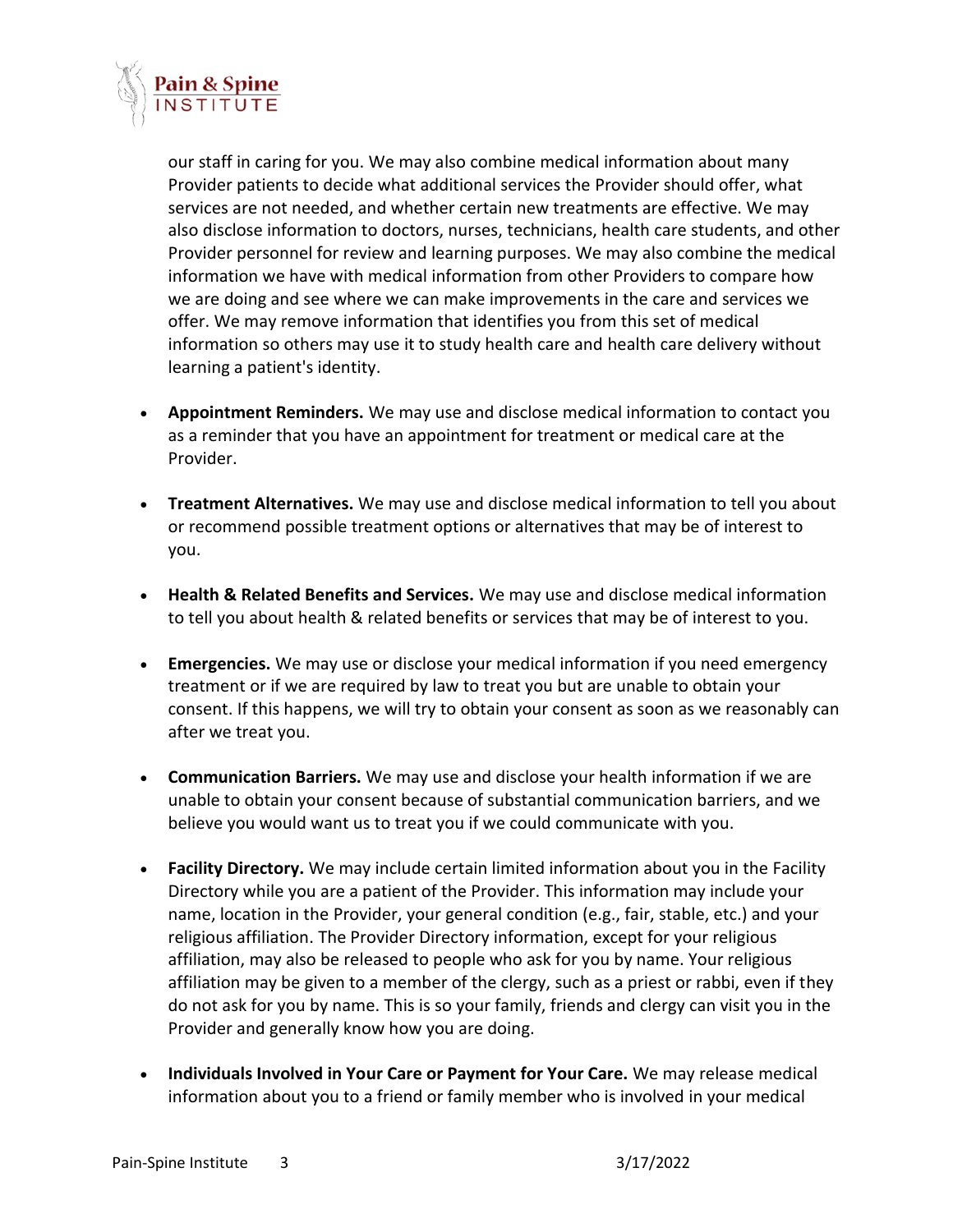

care and we may also give information to someone who helps pay for your care, unless you object and ask us not to provide this information to specific individuals, in writing. In addition, we may disclose medical information about you to an entity assisting in a disaster relief effort so that your family can be notified about your condition, status and location.

- **Research.** Under certain circumstances, we may use and disclose medical information about you for research purposes. For example, a research project may involve comparing the health and recovery of all patients who received one medication to those who received another, for the same condition. All research projects, however, are subject to a special approval process. This process evaluates a proposed research project and its use of medical information, trying to balance the research needs with patients' need for privacy of their medical information. Before we use or disclose medical information for research, the project will have been approved through this research approval process, but we may, however, disclose medical information about you to people preparing to conduct a research project, for example, to help them look for patients with specific medical needs, so long as the medical information they review does not leave the Provider. We will almost always generally ask for your specific permission if the researcher will have access to your name, address or other information that reveals who you are, or will be involved in your care at the Provider.
- **As Required by Law.** We will disclose medical information about you when required to do so by federal, state or local law.
- **To Avert a Serious Threat to Health or Safety.** We may use and disclose medical information about you when necessary to prevent a serious threat to your health and safety or the health and safety of the public or another person. Any disclosure, however, would only be to someone able to help prevent the threat.
- **E-mail Use.** E-mail will only be used for communications with you following this organization's current policies and practices and with your permission. The use of secured, encrypted e-mail is encouraged.
- **Notice of Privacy Practices (NPP) Distribution.** The Privacy Rule requires a covered entity that maintains a web site providing information about the covered entity's services or benefits to prominently post its NPP on its web site.

When we first delivery health care service to an individual electronically, such as through e-mail, or over the Internet, we may send an electronic NPP automatically and contemporaneously in response to the individual's request for service.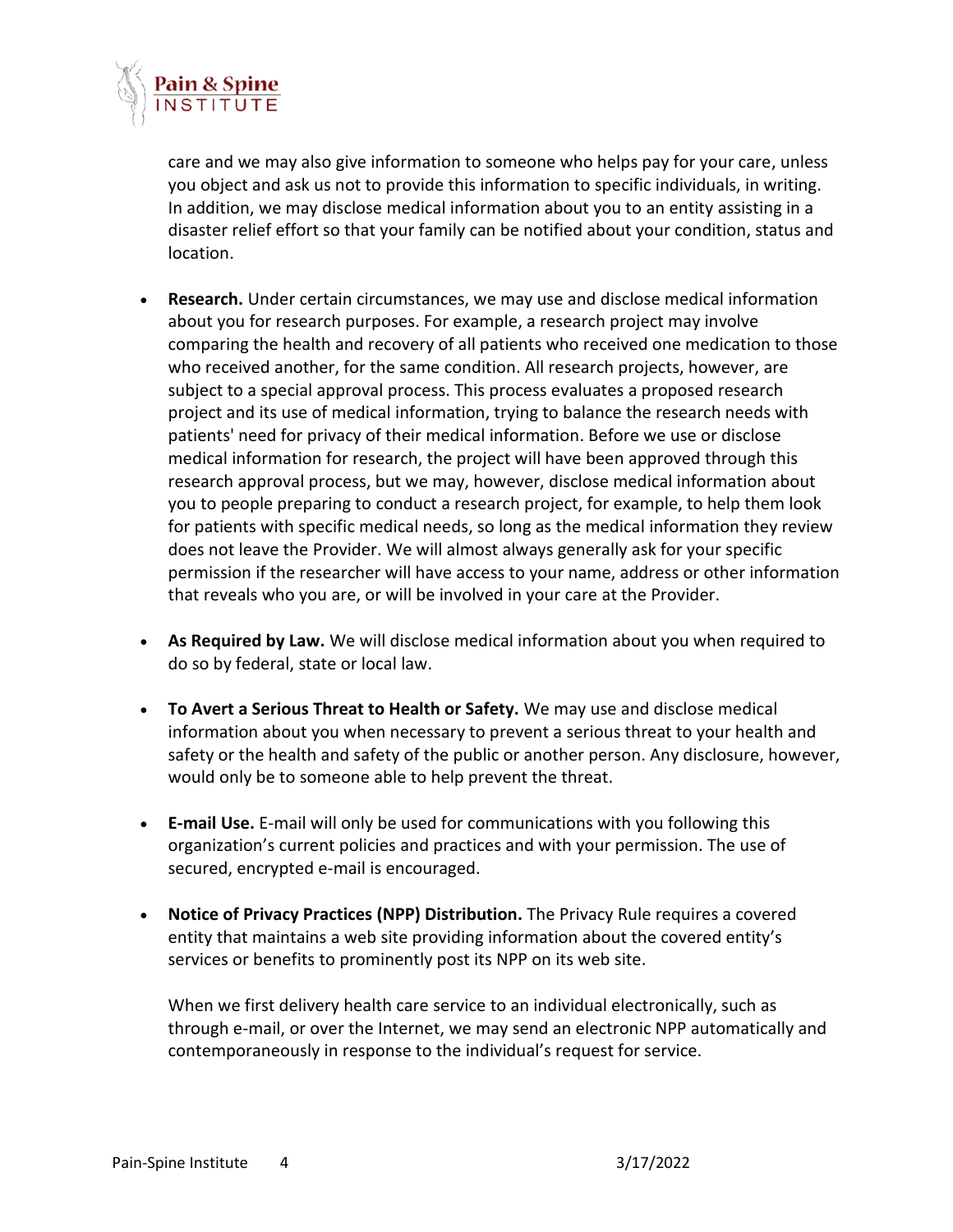

We may e-mail an NPP to an individual if the individual agrees to receive an electronic NPP (although the individual always retains the right to receive a paper copy of the NPP upon request).

We will make the latest notice (i.e., the one that reflects any changes in privacy policies) available at our office or facility for individuals to request to take with them, and post it in a clear and prominent location at the facility.

## **Section D: Special Situations**

- **Organ and Tissue Donation.** If you are an organ donor, we may release medical information to organizations that handle organ procurement or organ, eye or tissue transplantation or to an organ donation bank, as necessary to facilitate organ or tissue donation and transplantation.
- **Military and Veterans.** If you are a member of the armed forces, we may release medical information about you as required by military command authorities. We may also release medical information about foreign military personnel to the appropriate foreign military authority.
- **Workers' Compensation.** We may release medical information about you for workers' compensation or similar programs.
- **Public Health Risks.** We may disclose medical information about you for public health activities. These activities generally include the following:
	- $\circ$  to prevent or control disease, injury or disability;
	- $\circ$  to report births and deaths;
	- o to report child abuse or neglect;
	- $\circ$  to report reactions to medications or problems with products;
	- $\circ$  to notify people of recalls of products they may be using;
	- $\circ$  to notify a person who may have been exposed to a disease or may be at risk for contracting or spreading a disease or condition; and
	- $\circ$  to notify the appropriate government authority if we believe a patient has been the victim of abuse, neglect or domestic violence. We will only make this disclosure if you agree or when required or authorized by law.
- **Health Oversight Activities.** We may disclose medical information to a health oversight agency for activities authorized by law. These oversight activities include, for example, audits, investigations, inspections, and licensure. These activities are necessary for the government to monitor the health care system, government programs, and compliance with civil rights laws.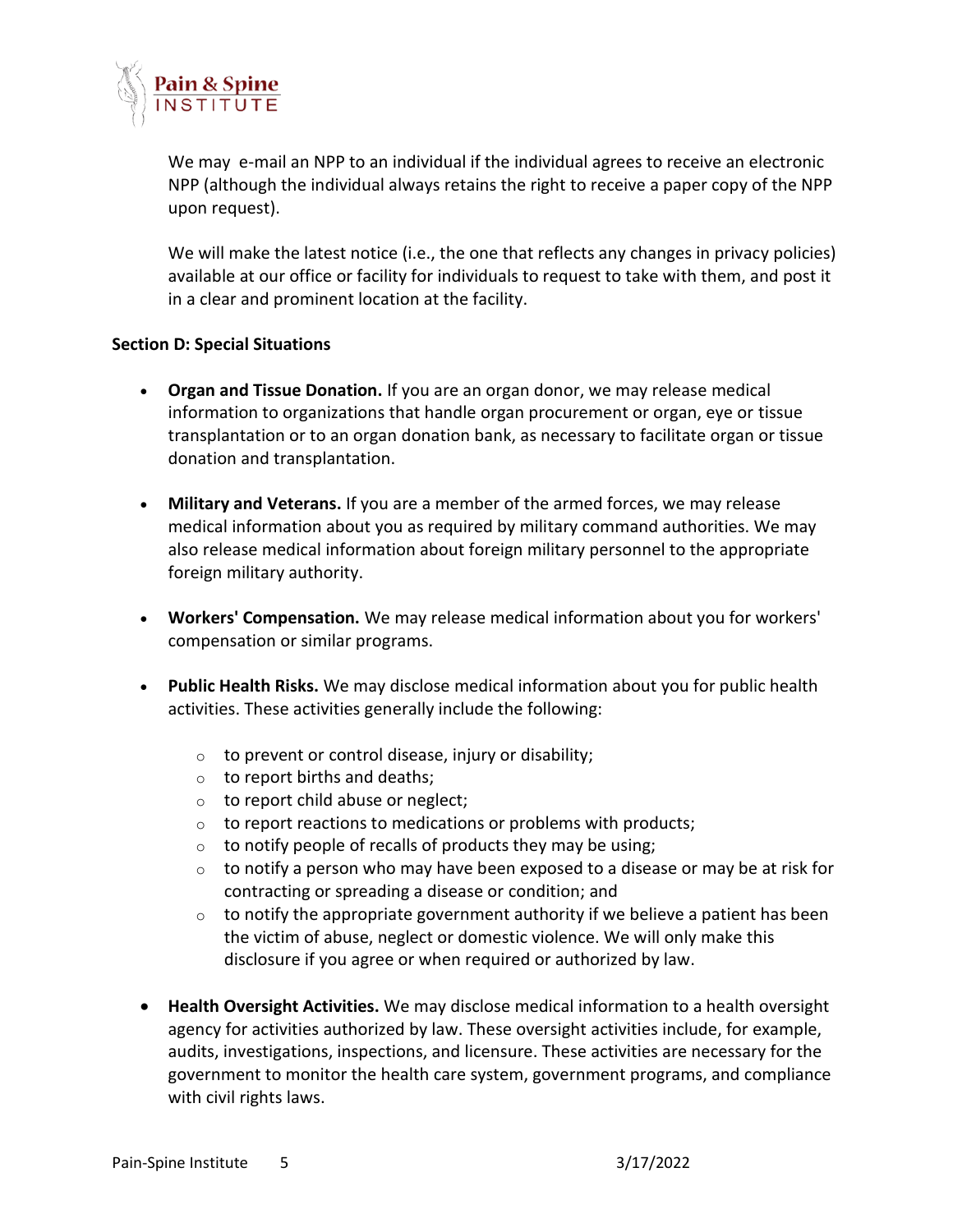

- **Lawsuits and Disputes.** If you are involved in a lawsuit or a dispute, we may disclose medical information about you in response to a court or administrative order. We may also disclose medical information about you in response to a subpoena, discovery request, or other lawful process by someone else involved in the dispute, but only if efforts have been made to tell you about the request or to obtain an order protecting the information requested.
- **Law Enforcement.** We may release medical information if asked to do so by a law enforcement official:
	- $\circ$  in response to a court order, subpoena, warrant, summons or similar process;
	- $\circ$  to identify or locate a suspect, fugitive, material witness, or missing person;
	- $\circ$  about the victim of a crime if, under certain limited circumstances, we are unable to obtain the person's agreement;
	- $\circ$  about a death we believe may be the result of criminal conduct;
	- o about criminal conduct at the Provider; and
	- $\circ$  in emergency circumstances, to report a crime; the location of the crime or victims; or the identity, description or location of the person who committed the crime.
- **Coroners, Medical Examiners and Funeral Directors.** We may release medical information to a coroner or medical examiner. This may be necessary, for example, to identify a deceased person or determine the cause of death. We may also release medical information about patients of the Provider to funeral directors as necessary to carry out their duties.
- **National Security and Intelligence Activities.** We may release medical information about you to authorized federal officials for intelligence, counterintelligence, and other national security activities authorized by law.
- **Protective Services for the President and Others.** We may disclose medical information about you to authorized federal officials so they may provide protection to the President, other authorized persons or foreign heads of state or conduct special investigations.
- **Inmates.** If you are an inmate of a correctional institution or under the custody of a law enforcement official, we may release medical information about you to the correctional institution or law enforcement official. This release would be necessary for the institution to provide you with health care, to protect your health and safety or the health and safety of others, or for the safety and security of the correctional institution.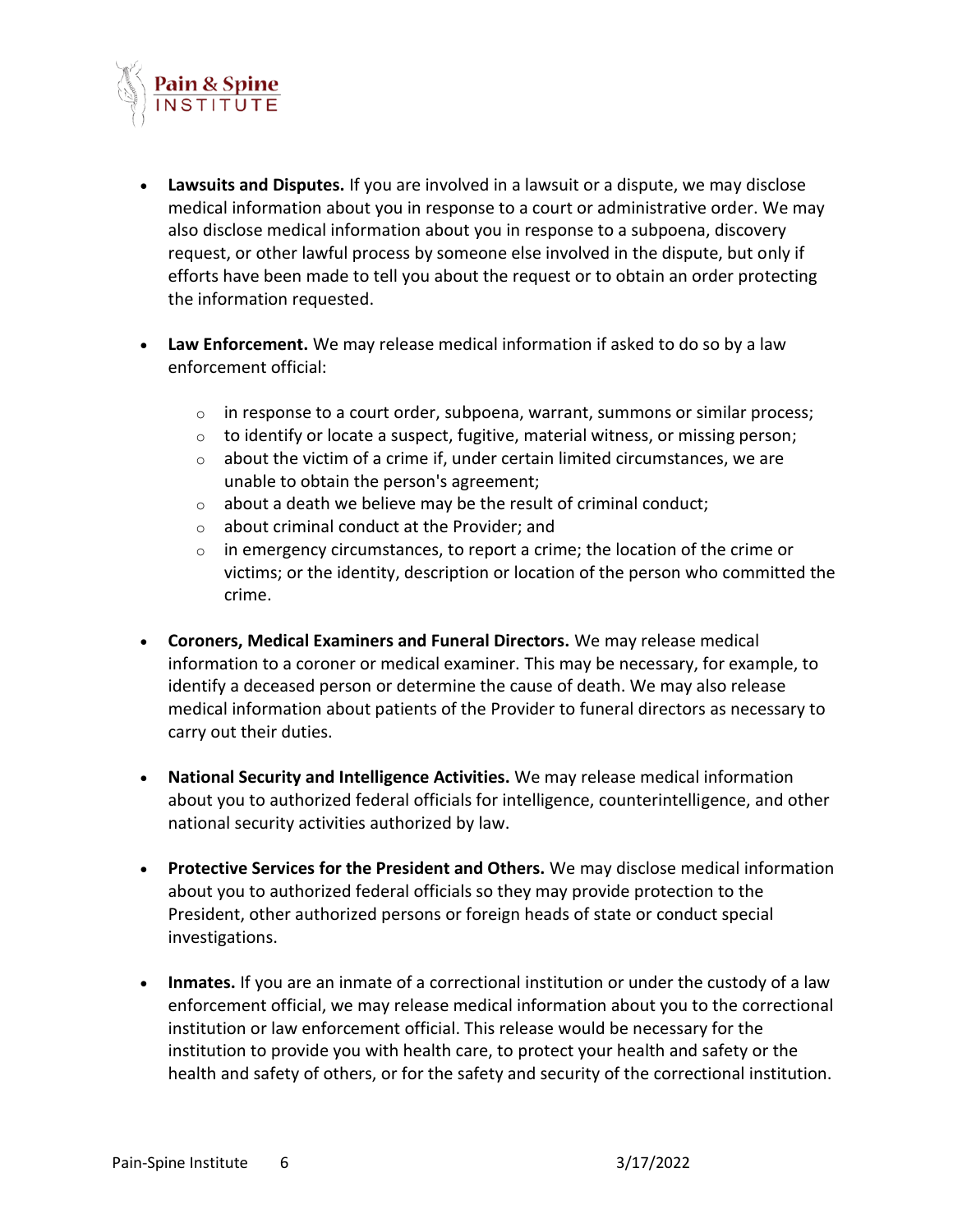

# **Section E: Your Rights Regarding Medical Information About You**

You have the following rights regarding medical information we maintain about you:

- **Right to Access, Inspect, Copy and Direct Copies to be Sent.** You have the right to access and inspect or have copies of your record of the medical information that may be used to make decisions about your care, with a few exceptions. Copies may be requested for yourself or you may opt to have them sent to any party you wish. Such access, inspection or copies will be provided to you in a timely manner, typically not more than 30 days after you make the request. Usually, this includes medical and billing records, but may not include psychotherapy notes.
- If we maintain your information electronically you may request a copy of your records via a mutually agreed upon electronic format. If we fail to agree upon an electronic format for delivery of electronic copies, we will provide you with a paper copy for your records. This organization will comply with all Health Information Portability and Accountability Act (HIPAA) and 21<sup>st</sup> Century Cures Act rules. These rules assist our patients and their personal representatives with access, disclosure and exchange of their electronic health information.
- If you request a copy of the information in either paper or electronic format, we may charge a fee for the costs of copying, mailing or other supplies associated with your request.
- We may deny your request to provide access to inspect and copy medical information in certain very limited circumstances. If you are denied access to medical information, in some cases, you may request that the denial be reviewed. Another licensed health care professional chosen by the Provider will review your request and the denial. The person conducting the review will not be the person who denied your request. We will comply with the outcome of the review.
- **Right to Amend.** If you feel that medical information, we have about you is incorrect or incomplete, you may request us to amend the information. You have the right to request an amendment for as long as the information is kept by or for the Provider. In addition, you must provide a reason that supports your request.
- We may deny your request for an amendment if; it is not in writing or does not include a reason to support the request or for other reasons. Typical reasons for denial of an amendment request include if you ask us to amend information that:
	- $\circ$  Was not created by us, unless the person or entity that created the information is no longer available to make the amendment;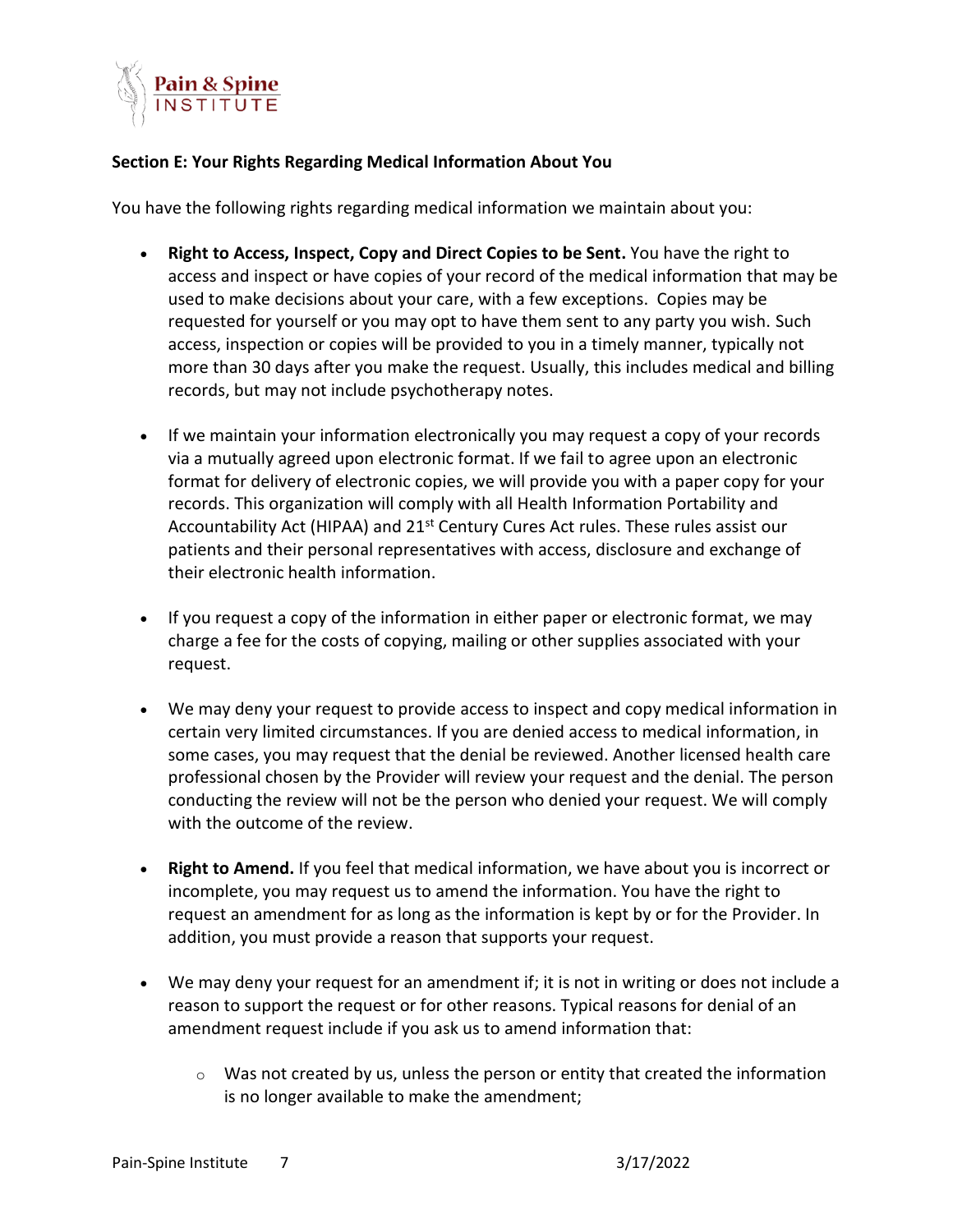

- $\circ$  Is not part of the medical information kept by or for the Provider;
- $\circ$  Is not part of the information which you would be permitted to inspect and copy; or
- o Is accurate and complete.
- **Right to an Accounting of Disclosures.** You have the right to request an 'Accounting of Disclosures'. This is a list of the disclosures we made of medical information about you. Your request must state a time period which may not be longer than six years and may not include dates before April 14, 2003. Your request should indicate in what form you want the list (for example, on paper or electronically, if available). The first list you request within a 12-month period will be complimentary. For additional lists, we may charge you for the costs of providing the list. We will notify you of the cost involved and you may choose to withdraw or modify your request at that time before any costs are incurred.
- **Right to Request Restrictions.** You have the right to request a restriction or limitation on the medical information we use or disclose about you for treatment, payment or healthcare operations. We require that any requests for use or disclosure of medical information be made in writing. In some cases we are not required to agree to these requests, however if we do agree to them we will abide by these restrictions. We will always notify you of our decisions regarding restriction requests in writing.

You have the right to request, in writing, a limit on the medical information we disclose about you to someone who is involved in your care or the payment for your care, like a family member or friend. For example, you could ask that we not use or disclose information about a surgery you had. In your request, you must tell us what information you want to limit, whether you want to limit our use, disclosure or both, and to whom you want the limits to apply, for example, disclosures to your spouse.

You also have the right, which we may not refuse (except as listed below), to restrict use and disclosure of your medical information about a service or item for which you have paid completely out of pocket, for payment (e.g., your insurance company) and operational (but not treatment) purposes, if you have completely paid your bill for this item or service. We are not required to accept your request for this type of restriction until you have completely paid your bill (zero balance) for this item or service or if the request is contrary to any law. We are not required to notify other healthcare providers of these types of restrictions, that is your responsibility.

• **Right to Receive Notice of a Breach.** We are required to notify you under the HIPAA rules by first class mail or by e-mail (if we offered and you have indicated a preference to receive information by e-mail), of any breaches of Unsecured Protected Health Information as soon as possible, but in any event, no later than 60 days following the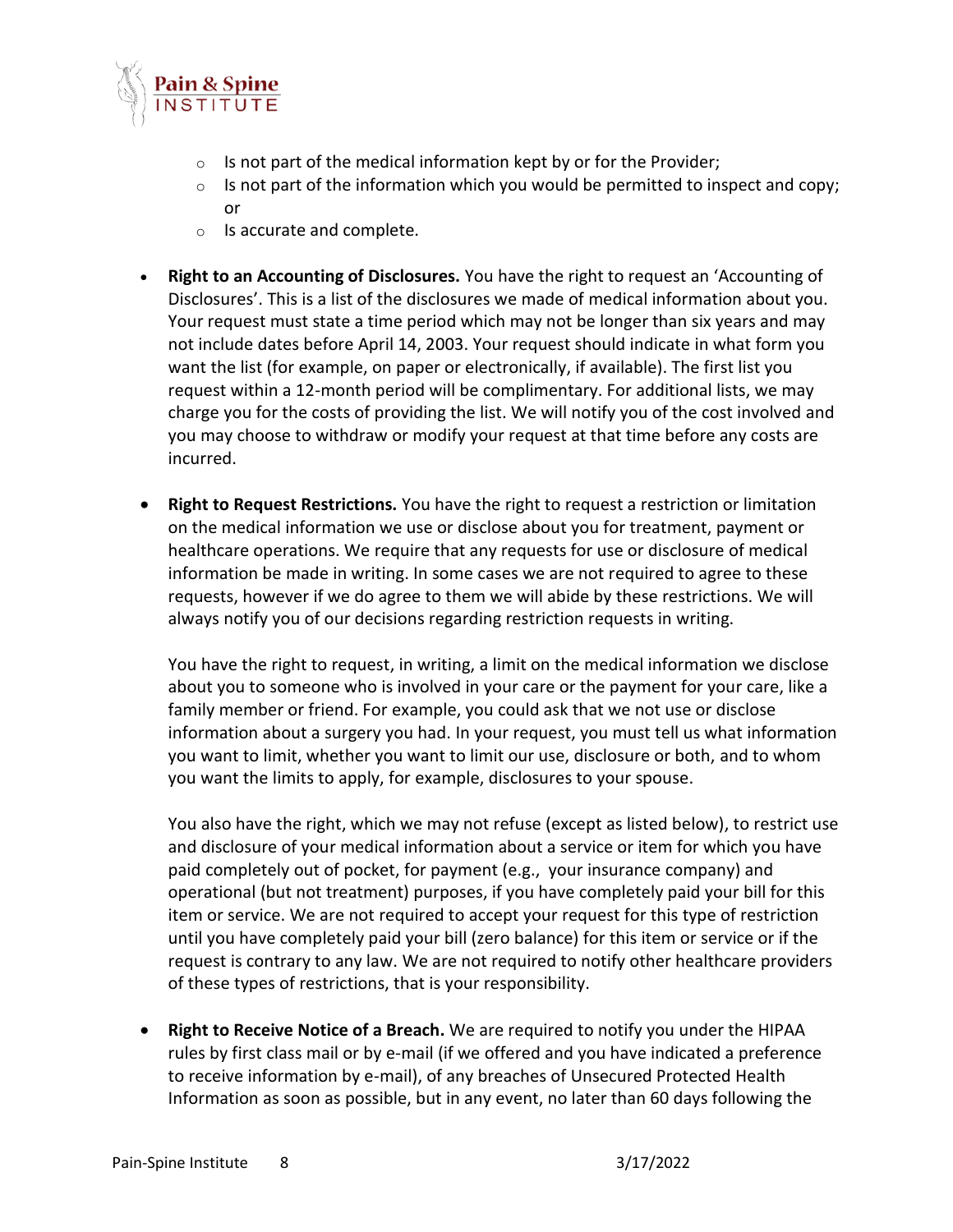

discovery of "Unsecured Protected Health Information" is information that is not secured through the use of a technology or methodology identified by the Secretary of the U.S. Department of Health and Human Services to render the Protected Health Information unusable, unreadable, and undecipherable to unauthorized users.

- **Right to Request Confidential Communications.** You have the right to request that we communicate with you about medical matters in a certain way or at a certain location. For example, you can ask that we only contact you at work or hard copy or e-mail. We will not ask you the reason for your request. We will accommodate all reasonable requests. Your request must specify how or where you wish to be contacted.
- **Right to a Paper Copy of This Notice.** You have the right to a paper copy of this Notice. You may ask us to give you a copy of this Notice at any time. Even if you have agreed to receive this Notice electronically, you are still entitled to a paper copy of this Notice.

## **Section F: Changes to This Notice**

We reserve the right to change this Notice. We reserve the right to make the revised or changed Notice effective for medical information we already have about you as well as any information we receive in the future. We will post a copy of the current Notice. The Notice will contain on the first page, in the top right-hand corner, the effective date. In addition, each time you register at or are admitted to the Provider for treatment or health care services as an inpatient or outpatient, we will offer you a copy of the current Notice in effect.

## **Section G: Complaints**

If you believe your privacy rights have been violated, you may file a complaint with the Provider or with the Secretary of the Department of Health and Human Services; <http://www.hhs.gov/ocr/privacy/hipaa/complaints/index.html>

To file a complaint with the Provider, contact the individual listed on the first page of this Notice. All complaints must be submitted in writing. You will not be penalized for filing a complaint.

If you believe you have been subject to information blocking you may file a complaint with the office of the Inspector General (OIG).

## **Section H: Other Uses of Medical Information**

Other uses and disclosures of medical information not covered by this Notice or the laws